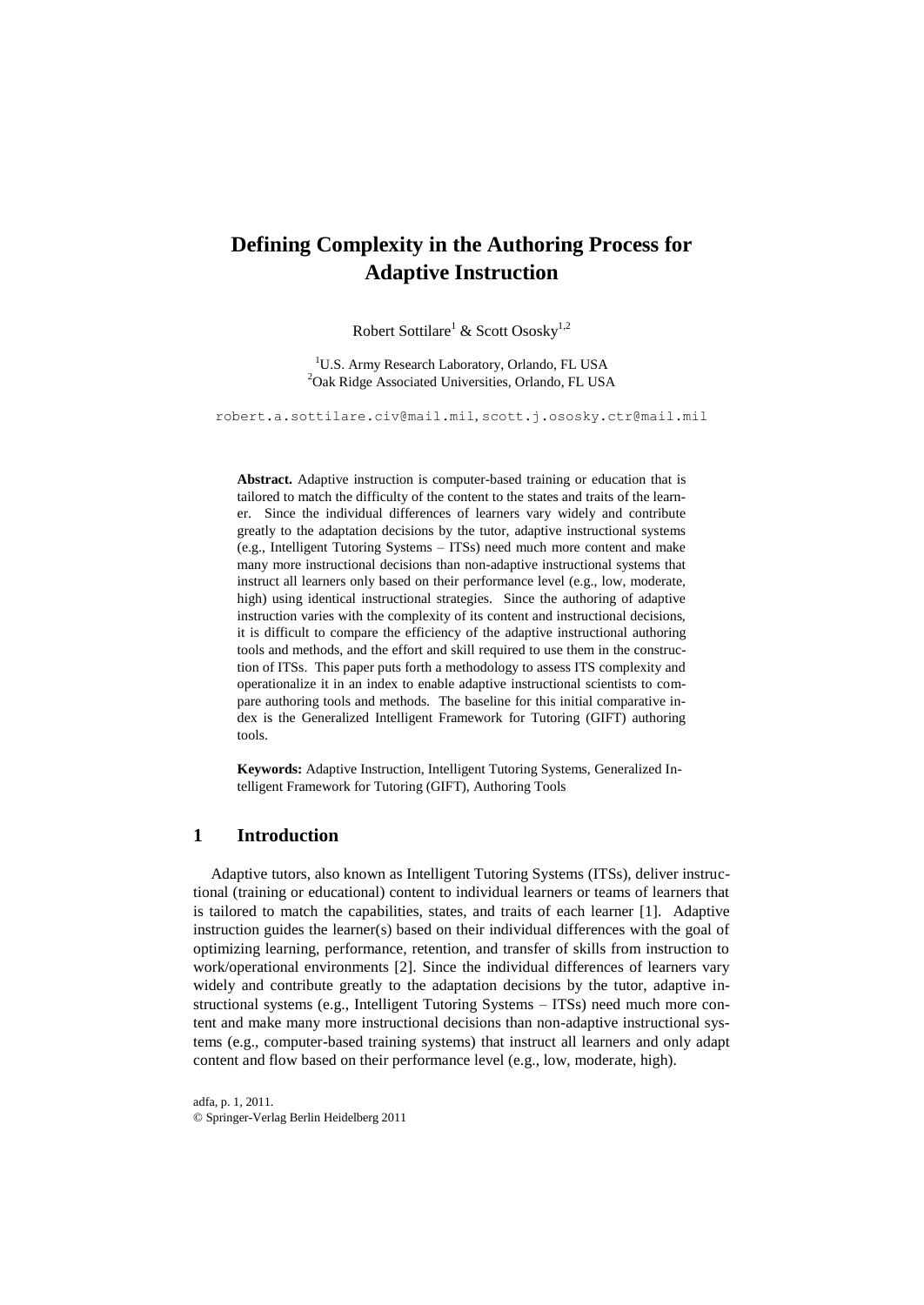Since the authoring of adaptive instruction varies with the complexity of its content and instructional decisions, it is difficult to compare the efficiency of the adaptive instructional authoring tools and methods, and the effort and skill required to use them in the construction of ITSs. This paper puts forth a methodology to assess ITS complexity and codify it in an index to enable adaptive instructional scientists to compare authoring tools and methods. The baseline for this initial comparative index is the Generalized Intelligent Framework for Tutoring (GIFT) authoring tools [3].

Often, ITS authoring is cited as taking X number of hours to produce one hour of adaptive instruction. The differences in domain complexity, authoring tool usability and author competency make it difficult to compare the efficiency of one ITS toolset versus another. Currently, we have no method to compare the efficiency of processes for ITSs developed with the same authoring toolset.

For example, a three-bedroom house and a skyscraper are both buildings, but the amount of material, skill, and effort to construct them is significantly different. If we wanted to understand and compare the skills and efficiency of two builders, one that built the house and the other the skyscraper, it would be difficult without some measure or index (e.g., building rate). In order to compare the complexity of authoring tasks for building one ITS to another, we need to define what contributes to authoring complexity and establish an index of authoring. In this way, we can compare one authoring task to another, and the performance of one set of authoring tools fairly and objectively to another.

We chose to examine both the performance and skill of the author as well as the complexity of any ITS examined by our index. This was done to be able to compare the effectiveness of authoring tools for low, moderate, and highly skilled authors. As basic measures of ITS authoring performance, we considered efficiency, the time or rate of progress, and effectiveness which involves assessment of the quality of the resulting ITS in terms of the ratio of increases in learning to time on task. For example, a tutor that averages increases in knowledge and skill of 50% and 20% respectively is twice as effective as one that averages increases of 25% and 10% for learners spending the same amount of time in training.

To understand the complexity of any ITS that might be authored, we examined three contributing factors: 1) task complexity, 2) tutor authoring tool usability, and 3) author competency and interaction. We examined these factors in relationship to the Generalized Intelligent Framework for Tutoring (GIFT) authoring process to provide context, but these principles could be applied to any ITS authoring system. Factors that contribute to increased task complexity include: the number of concepts or learning objectives; the amount and diversity of content (including media and surveys) required/curated/created/used in the instruction; and the number of assessments, decisions or adaptations required during the instruction.

Factors which decrease complexity include: automation and ease of use. What parts of the authoring process can be handled by an artificially intelligent method? Is it clear to the author what the authoring process is and should be done next? The competency of the learner is inversely related to their time on task or contact time with the ITS, and therefore influences the perception of the ITSs effectiveness. Other learner behaviors have variable influence on the effectiveness of the ITS. For exam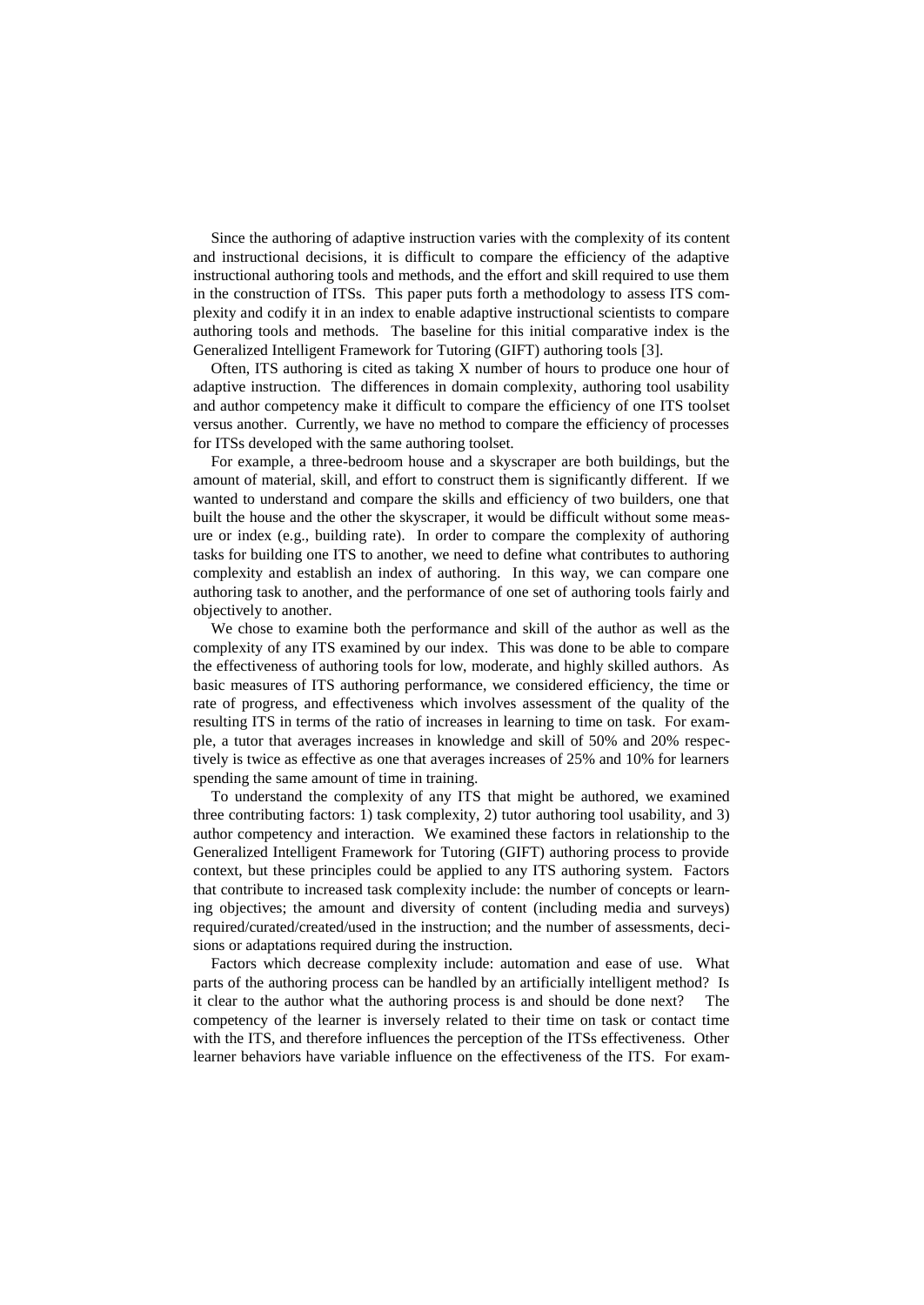ple, off-task behaviors (e.g., doing other than what they should be doing, sleeping, or daydreaming) negatively impact ITS effectiveness while learner familiarity and confidence with the instructional environment have positive effects. An examination of the GIFT authoring tools and processes reveals how task complexity, tutor usability, and learner competency and interaction might be used to define ITS authoring complexity. This paper puts forward a concept for assessing ITS complexity as a method to compare the effectiveness of ITS authoring systems.

# **2 Examining Task Complexity in the ITS Authoring Process**

As part of our quest to define complexity in the ITS authoring process, we begin by examining elements of task complexity. Our goal is to provide a practical method for defining ITS complexity within GIFT and this begins with concepts or learning objectives. GIFT represents concepts to be learned as either a list (i.e., no hierarchical relationship) or a hierarchy as shown in [Fig.](#page-2-0) **1**.

In GIFT, the lowest level in the hierarchy of concepts (shown in Figure 1 as leaves) require an assessment to determine if the learner has mastered that concept. Leaves may be defined as any concept without a child. Concepts at the leaf level may be rolled up to determine proficiency in higher level concepts. For example, the assessments for concepts noted as circles, parabolas, ellipses, and hyperbolas may be used to assess the parent concept "Examples of Conic Sections and their properties." This means that each leaf in the hierarchy or item on a list that is assessed contributes to authoring complexity as it requires the development of an assessment (e.g., knowledge, skill test, or real-time assessment coupled with an external environment).

<span id="page-2-0"></span>

**Fig. 1.** Hierarchical Concepts in GIFT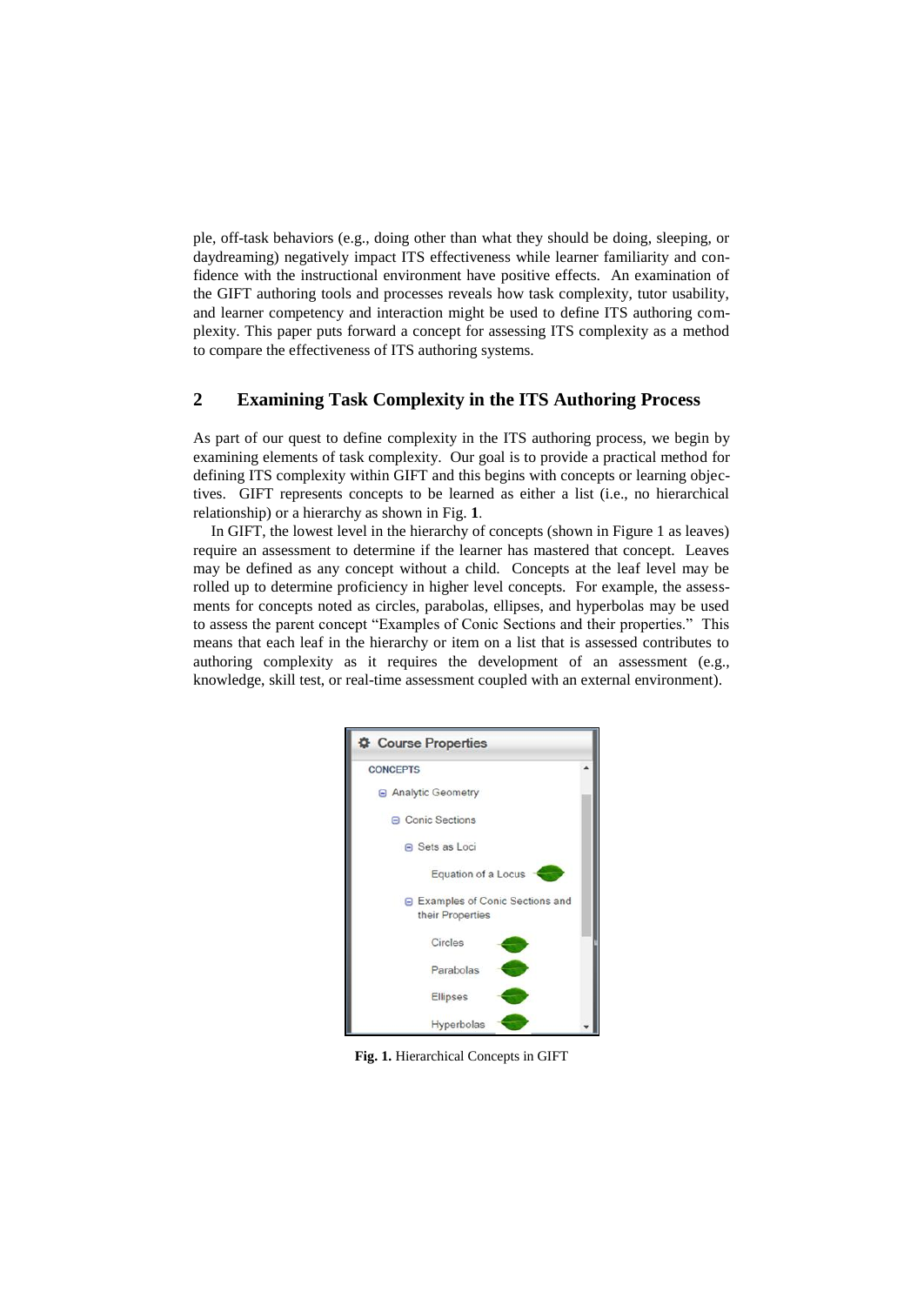In addition to concept-specific content, there may be amplifying content/media that is presented to the learner to provide context or background as shown in Figure 2. The complexity of the authoring task varies based on the amount of content that must authored/found/retrieved/implemented in GIFT.



**Fig. 2.** Adaptive Course flow and Course Objects for a GIFT course on Sun Tzu's Art of War

In GIFT's *adaptive courseflow* object, each concept must be tied to content presented to the learner as part of Merrill's component display theory (CDT) [4] implemented within the GIFT authoring schema. For a set of concepts, this CDT content includes information about *rules* (facts, principles), *examples* (models of successful behavior), recall (an assessment also known as a check on learning or a knowledge test), and *practice* (opportunities to apply knowledge and develop skill).

Within the rules and examples phases of the adaptive courseflow object GIFT delivers content (e.g., media, presentations, audio, text) to the learner to support the acquisition of knowledge. For the recall quadrant, GIFT assesses domain knowledge and for the practice quadrant, both knowledge and skill may be assessed as part of an interactive experience (e.g., simulation, serious game). Figure 3 provides details for the recall phase or check on learning. For the concept called *deception*, the learner's knowledge of information presented in the rules and examples phases is assessed through random selection of questions from a question bank of 25 questions in which 2 each (easy, medium, and hard) are presented to the learner. GIFT may also have a fixed survey/test in which the author only generates the number and difficulty level of the questions needed. Either way, the complexity of authoring is tied to the number of assessment questions generated.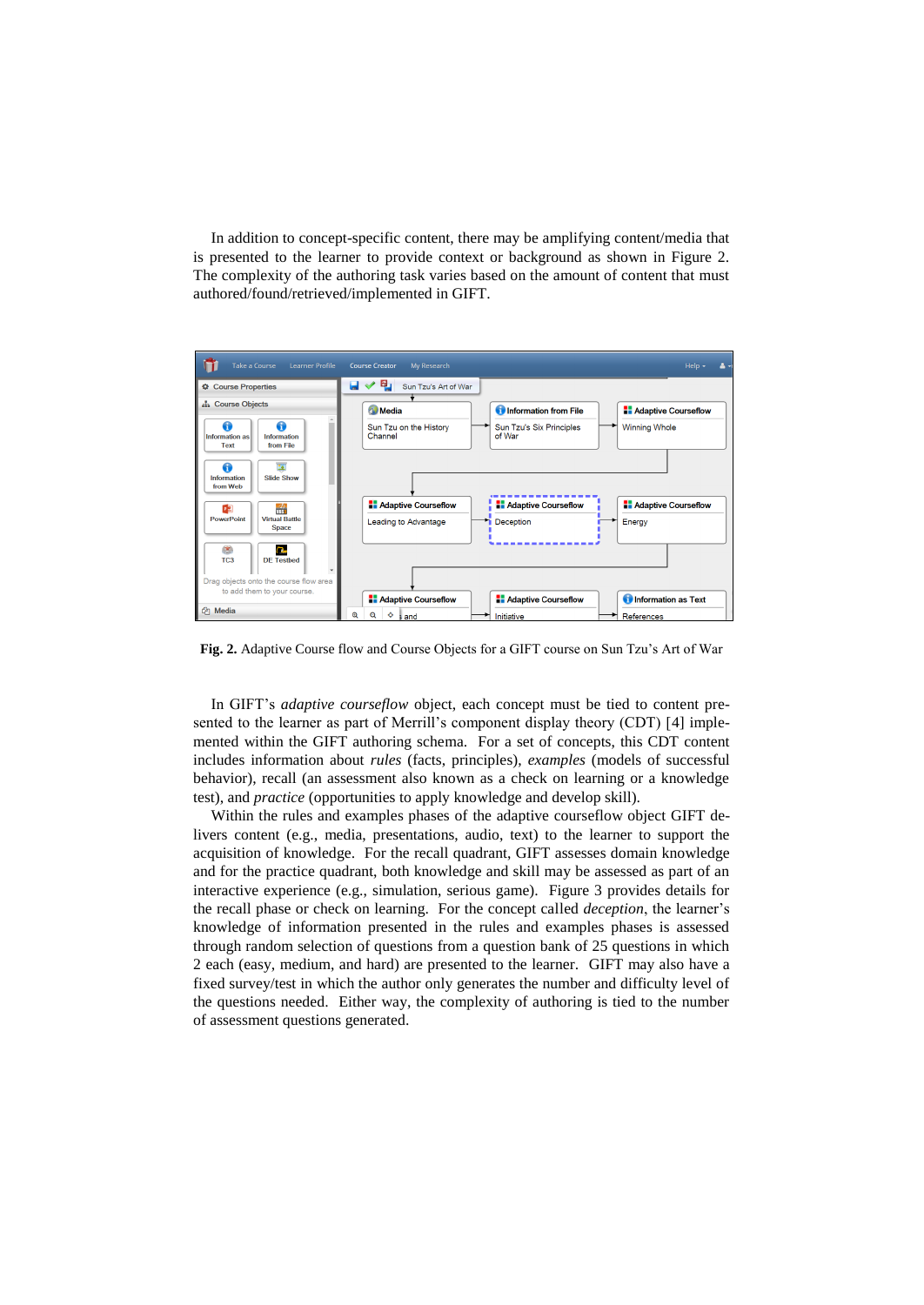| Number of questions to show per concept:                     |
|--------------------------------------------------------------|
| Edit   <b>x</b> Remove<br>Knowledge Assessment Question Bank |

**Fig. 3.** Details of Adaptive Courseflow Object as part of GIFT Authoring Process

In the practice quadrant, GIFT is capable of using either an existing environment, one already integrated though the GIFT gateway or the author will need to develop a new gateway interop to support the exchange of information between GIFT and the application. Reuse of the already integrated applications reduces the authoring burden, but is limited to about 6 publicly available practice environments at the time of this publication.

Each practice environment will require a real-time assessment which includes four steps to be completed by the author to define: 1) scenario properties, 2) tasks and concepts (Figure 4), 3) instructional strategies (Figure 5), and 4) state transitions (Figure 6) as shown below for a virtual excavator trainer.



**Fig. 4.** Defining Tasks and Concepts for Real-time Assessment in External Environments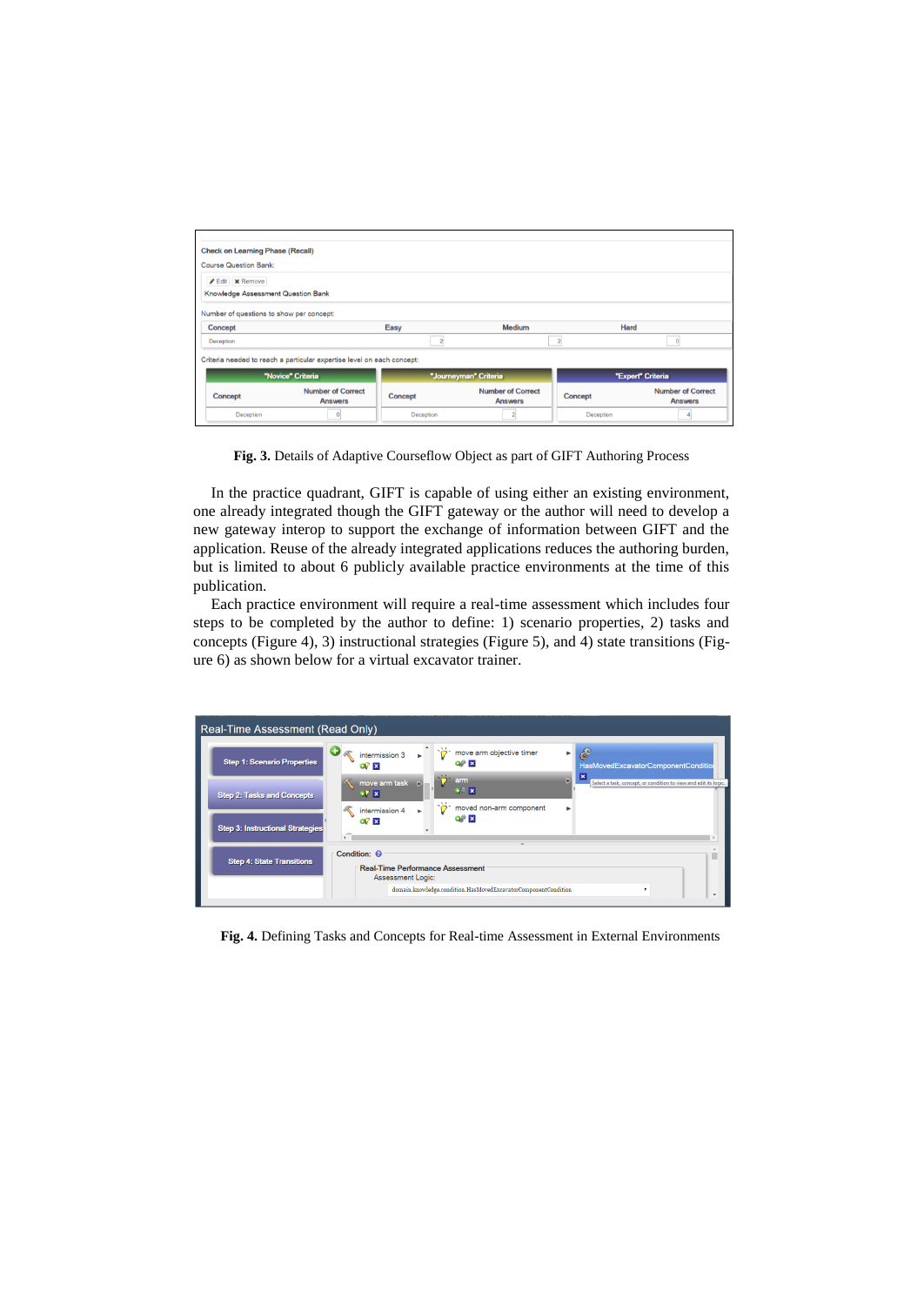

**Fig. 5.** Defining Instructional Strategies in response to Real-time Assessment in External Environments

| Real-Time Assessment (Read Only)        |                                                        |                                                           |
|-----------------------------------------|--------------------------------------------------------|-----------------------------------------------------------|
| <b>Step 1: Scenario Properties</b>      | <b>New State Transition 8</b>                          | <b>A</b><br>Valid<br>$\overline{\mathbf{x}}$              |
| <b>Step 2: Tasks and Concepts</b>       | <b>Transition Logic:</b><br>Execute Strategies When    | Authored Tasks/Concepts:                                  |
| <b>Step 3: Instructional Strategies</b> | $20 - moved$<br>swing's<br>performance                 | 8 - kickoff timer<br>6 - kickoff timer concept            |
| <b>Step 4: State Transitions</b>        | changes from<br><b>Anything to</b><br>AboveExpectation | 14 - move bucket task<br>17 - move bucket objective timer |
|                                         | $>$ Add<br>Variable                                    | 15 - bucket<br>16 - moved non-bucket component<br>×.      |

**Fig. 6.** Defining State Transitions during Real-time Assessment in External Environments

## **3 Examining ITS Authoring Complexity**

Authoring complexity is largely a function of the type of tutor that needs to be produced, with respect to dimensions like those described in the previous sections. Authoring tools, then, are productivity applications that aid a developer (or team of developers) in the creation of tutors. If all authoring tools were created equally, more complex tutors will require more time and effort to create than less complex tutors. Therefore, authoring tools seek to reduce the time and effort required to develop tutors, through functions that provide various levels of automated support in organizing content, setting conditions for assessments, configuring adaptations, and so on.

While the core models / modules of adaptive training systems [5] are well established, the functions with which tutors are built and the modes through which they can be delivered is still evolving. Authoring tools, therefore, are also evolving with ITS platforms. That creates difficulty in establishing a generalized model of authoring complexity, as individual authoring tools can differ widely from one another [6-9].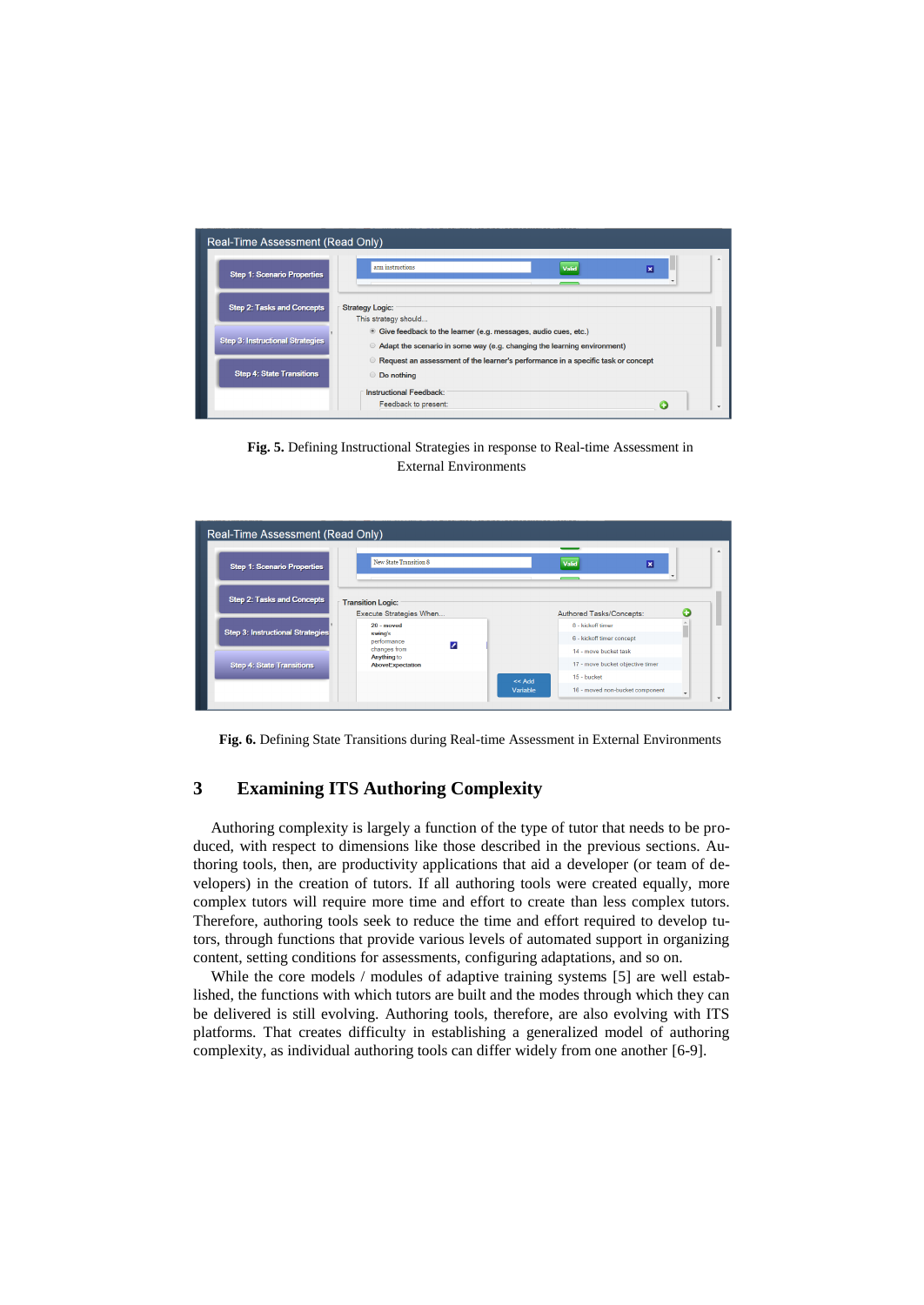Murray has written that that authoring tools "are highly complex educational software applications used to produce highly complex software applications" [10]. His work described challenges in developing tutor authoring tools with respect to design tradeoffs between *usability*, *depth*, and *flexibility* [11, 12]. In summary, increasing the power of the authoring tools (i.e., depth), the applicability of the tools to different domains and problem spaces (i.e., flexibility), or the usability of the tools themselves (i.e., learnability, productivity), comes at a cost to one or both of the other two [13]. Those characteristics provide a suitable reference for examining authoring complexity through the lens of the authoring tools, using GIFT as our reference baseline.

#### **3.1 Authoring Tool Usability**

The GIFT authoring tools have evolved the task of authoring a tutor from the direct manipulation of extensible markup language (XML) code to an object oriented visual interface similar to those associated with developing discrete event simulation models. Redesigning GIFT's authoring tools were motivated, in part, by the desire to allow users to create tutors without requiring specific knowledge of instructional design or computer programming. Further, mental model theory served as one of the core principles of newer user-centered interface designs in two important ways: 1. Prior versions of GIFT authoring tools were structured very closely to the system conceptual model, creating a burden on the author to configure system variables that were tangential to the task of creating a tutor [14]; and 2. There simply isn't another productivity or content creation task that is a suitable and/or complete analogy for tutor authoring, however current designs leveraged familiar interaction patterns and thoughtful interface representations from various productivity applications in order to assist the user in developing accurate mental models of the authoring process [15].

The usability of authoring tools differently benefits users of various skill levels and experience. The usability authoring tool characteristic might be further divided into *learnability* and *efficiency*. For novice users, authoring tools must be learnable, GIFT has an opportunity to improve upon learnability by making it easier for new authors to figure out what to do first/or next. Likewise, authoring tools must not be intimidating or frustrating to the point where a user gives up (a point at which subjective authoring complexity supersedes objective complexity). The GIFT authoring tools support that notion by displaying only the most common and straightforward functions by default, a technique referred to as *progressive disclosure* [16]. Authors only see what they need to see, and can explore further into the interface as they become more comfortable, or require advanced functionality.

Progressive disclosure is also related to authoring efficiency, which is beneficial for author of all skill levels. Spending less time scanning an interface for a specific option allocates more effort toward the actual authoring task. Lightbown [16] also noted that a balance must be found between progressive disclosure and *excise*, which is the physical effort involved in using the interface (e.g., mouse movement, clicks, visually scanning the UI). As an example, the latest update to GIFT's authoring interface includes an improved survey editing experience, which reduces the amount of physical effort required to quickly create questions.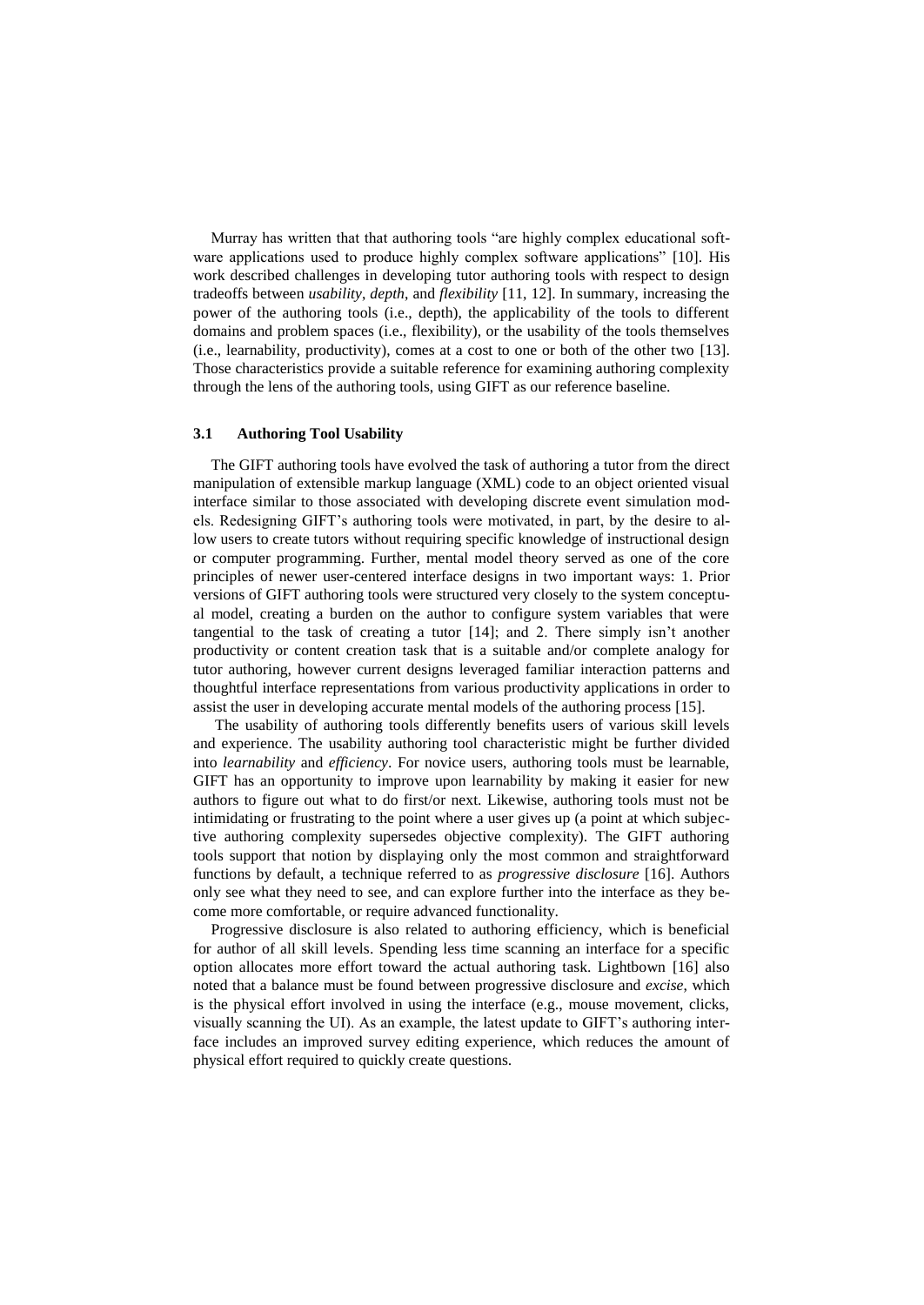Finally, authoring tool usability feeds into the larger notion of an authoring user experience (UX), which seeks to support the author from concept to deployment. In this area we consider elements external to the authoring tools including publications and documentation, course management / organization, and community building through forums and face-to-face meetings [17, 18].

Depth and flexibility are the other two aspects of the authoring tool design tradeoff space. Those might collectively be referred to as *authoring tool complexity.* It is the position of one of the authors of this paper that separation can be placed between authoring tool complexity and usability [17]. Further, complex authoring tools can be usable, given a thoughtful focus on usability in a way that does not provide a detriment to depth and flexibility. For what good is depth and flexibility if no one can (or wants to) use the authoring tools?

#### **3.2 Authoring Tool Depth**

Depth in authoring tools refers to the "structural or casual depth of any of the ITS modules" [11]. Depth varies within the authoring tools for each of the various modules of GIFT. Within the learner module, GIFT can track a variety of affective (e.g., anxiety, arousal) and performance based variables. These are configurable through the authoring tool user interface, but GIFT provides default configurations for those variables, as well as the logic with which to interpret them within the pedagogical module. The variables tracked within the learner module, as well as the logic contained with the pedagogical module, was determined by research and literature review. The author does not have to edit these modules, unless they wish to do so.

The domain module offers, perhaps, the greatest depth within the GIFT authoring tools. GIFT currently uses two primary mechanisms for adaptation. The first is through the adaptive courseflow object (Figure 3, above), a discrete-time adaptation capability based on a learner's proficiency within the object. The depth of this experience can quickly expand, given even a modest number of concepts to assess, and learning the content required to sufficiently populate the adaptations for this object. The second core mechanism for adaptation within GIFT is the real-time assessment engine most commonly associated with external training applications or sensors. This aspect of GIFT is highly configurable for a variety of external applications, subject to the data that is able to be exchanged between GIFT and the application, as well as the variables that the author wishes to assess (see Figures 4-6, above).

Finally, GIFT provides variable depth within the authoring tools for the tutor user interface (TUI) module (Figure 7). GIFT supports a variety of different learning content types including web-based and local resources (e.g., PDF, PowerPoint shows). The author can also construct different types of interactions using virtual avatars, and branching conversations. The overall look and feel of the TUI (to the learner) is not currently directly configurable; however, authors can use built-in rich-text editing tools or write custom HTML to add styling to individual elements within a course.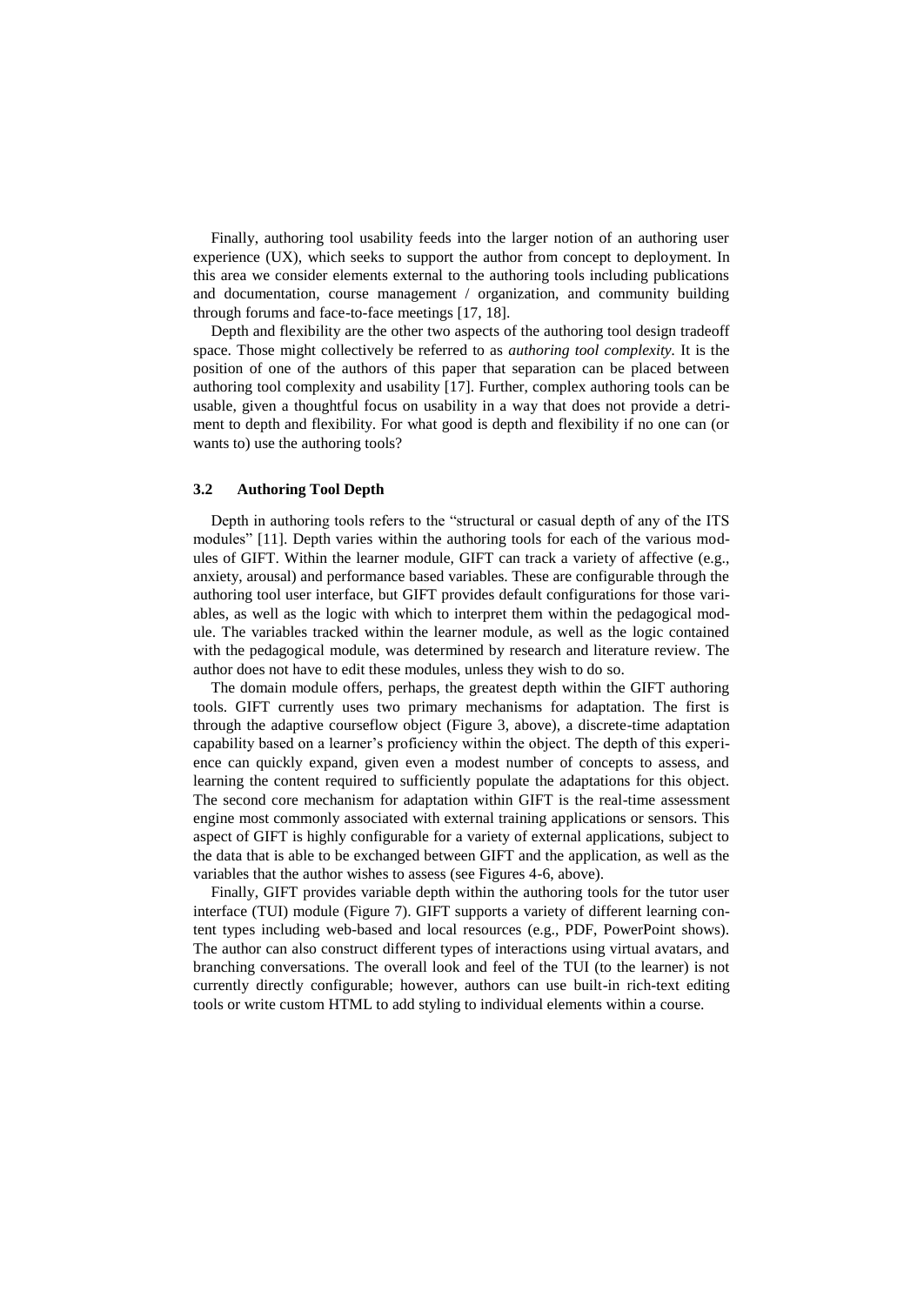

**Fig. 7.** Part of GIFT's growing list of course objects. Each is highly configurable, providing depth to how content can be displayed to the learner through the tutor-user interface.

#### **3.3 Authoring Tool Flexibility**

Flexibility refers to the ability to "author a diversity of types of" tutors [11]. This characteristic of tutor authoring tools may be the most difficult to quantify, especially in the case of GIFT. GIFT was built to be domain independent, meaning that the same authoring tools could be used to generate tutors for cognitive tasks, psychomotor tasks and so on. The GIFT authoring tools provide a number of intelligent defaults; however, it is possible to create new features in support of creating new types of tutors. Some of these manual options are natively available within the current authoring tool interfaces (e.g., altering learner or pedagogical models), while others may require some external development (e.g., interfacing with a new physiological sensor).

GIFT is an open-source platform, meaning that developers can extend the functionality of GIFT to accommodate new training applications, deliver tutors through different platforms (e.g., virtual and augmented reality), or build new pedagogy based on a preferred learning theory. From that perspective, GIFT is highly flexible. The caveat, however, is that a developer would also need to create authoring tool interfaces (as opposed to hard-coded solutions) to support those enhancements.

Given the rapid pace at which tutors, in general, continue to evolve, flexibility may be most at odds with usability. It takes time, resources, and testing to develop new tutor functionality. Often, the actual authoring tool supporting the use of the new functionality is one of the last pieces to fall in place, because the tool cannot be truly finished until all of the configurable parameters are known.. From a usability perspective, support material and error-prevention measures cannot be established until the limits of the new functionality is well understood. That being said, GIFT continues to expand to meet new challenges across the ITS waterfront. Once a new function is developed and integrated into the baseline, that functionality becomes available to all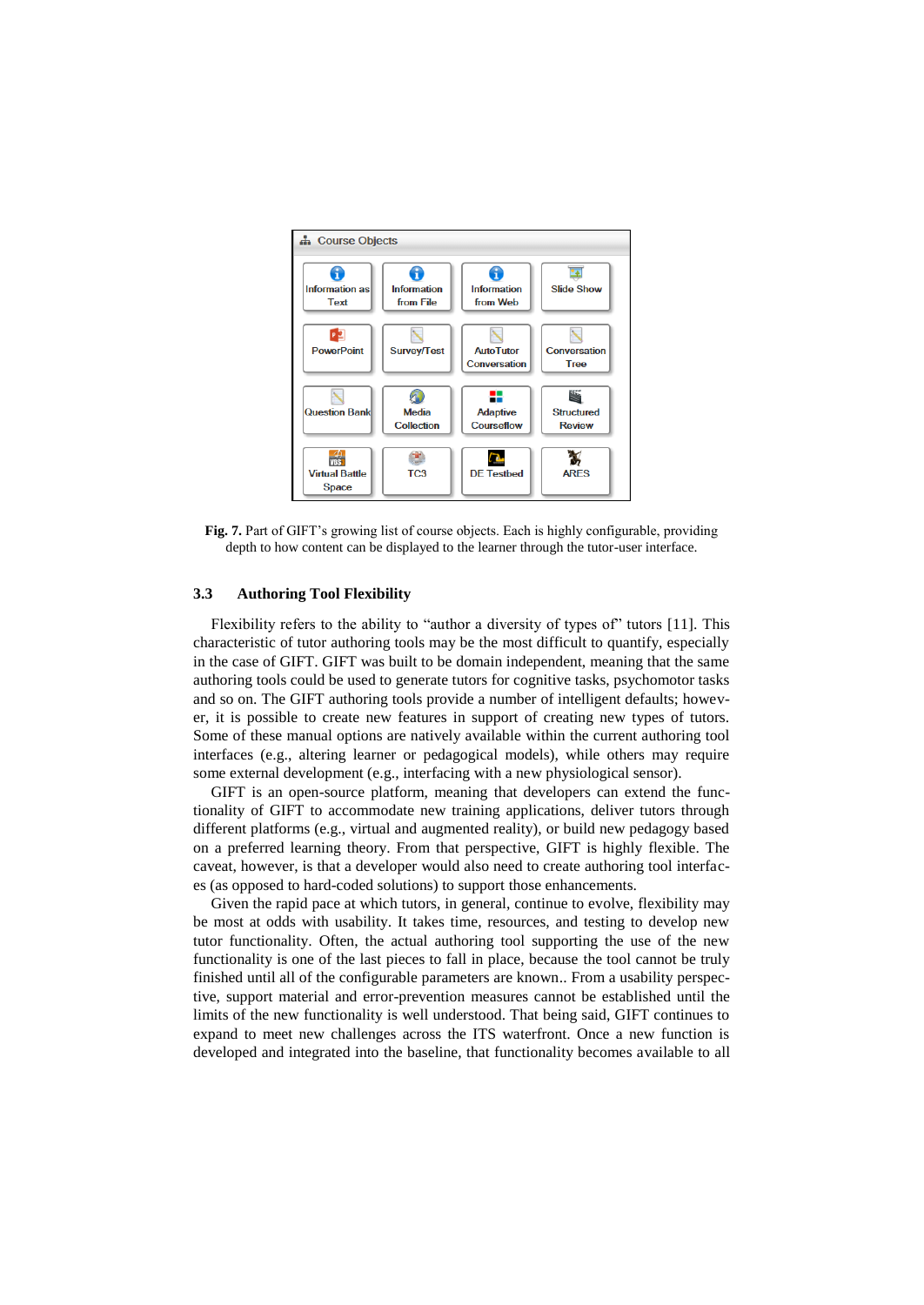users. The most direct example of this is GIFT's interoperability with external applications. Some back-end development is required in order to establish a communication gateway between the two systems. However, because GIFT is modular, additional development in other modules would not be necessary. GIFT Components like these are also re-usable once this is done, thus expanding the overall flexibility of the authoring tools for all GIFT users.

## **4 Examining Author Competency**

As part of our examination of complexity in the authoring process, we discuss the impact of author competency on the ITS authoring process in GIFT. While the author's familiarity and expertise influence the time needed to develop a tutor using GIFT or other authoring tools, the author's competency does not affect the complexity of the tutor. We acknowledge that some factor may be needed to accurately compare the authoring process for a novice, journeyman, and expert developing the same tutoring content with the same authoring tools, our understanding of what this factor might be has no empirical basis yet.

## **5 Applying a Comparative Index to the GIFT Authoring Tools**

Specifically, within the GIFT authoring, we have identified several variables contributing to the complexity of building ITSs. We make the assumption that content curation is an integrated part of the authoring process. In other words, we don't break out the effort to find, retrieve, and organize content. We assume this must be done with all content. So, if you need content, you must curate it, but you might not build it from scratch. Some content (e.g., presentation material, surveys, quizzes, multimedia, or simulation scenarios) can be reused. The need for content is primarily driven by the total number of concepts (or learning objectives) designated "TC" and associated leaf nodes designated "LN". Leaf nodes within a hierarchical or non-hierarchical set of concepts (learning objectives) are nodes without children.

Assuming each major concept requires an adaptive courseflow object, the author is responsible to curate content for use in all phases of learning (rules, examples, recall, and practice). This might be done manually or with the use of curation tools. As we review the application of our model of complexity with respect to GIFT authoring, we will refer to examples provided previously in figures above. In Figure 1, we show a hierarchical set of concepts for analytic geometry in GIFT. A tutor built around these concepts would have  $TC = 9$  and  $LN = 5$ . While each concept requires content, not all concepts require assessments. Typically, the lowest levels of concept, LNs are where assessments are authored (e.g., surveys, real-time assessments).

We chose to simplify the modeling of content development complexity because the complexity of content development processes varies so widely. For example, building a slide for a presentation is a much different task from building a threedimensional, interactive, immersive virtual simulation. To simplify our model, we chose to use interactive multimedia instruction (IMI) levels [19] already defined in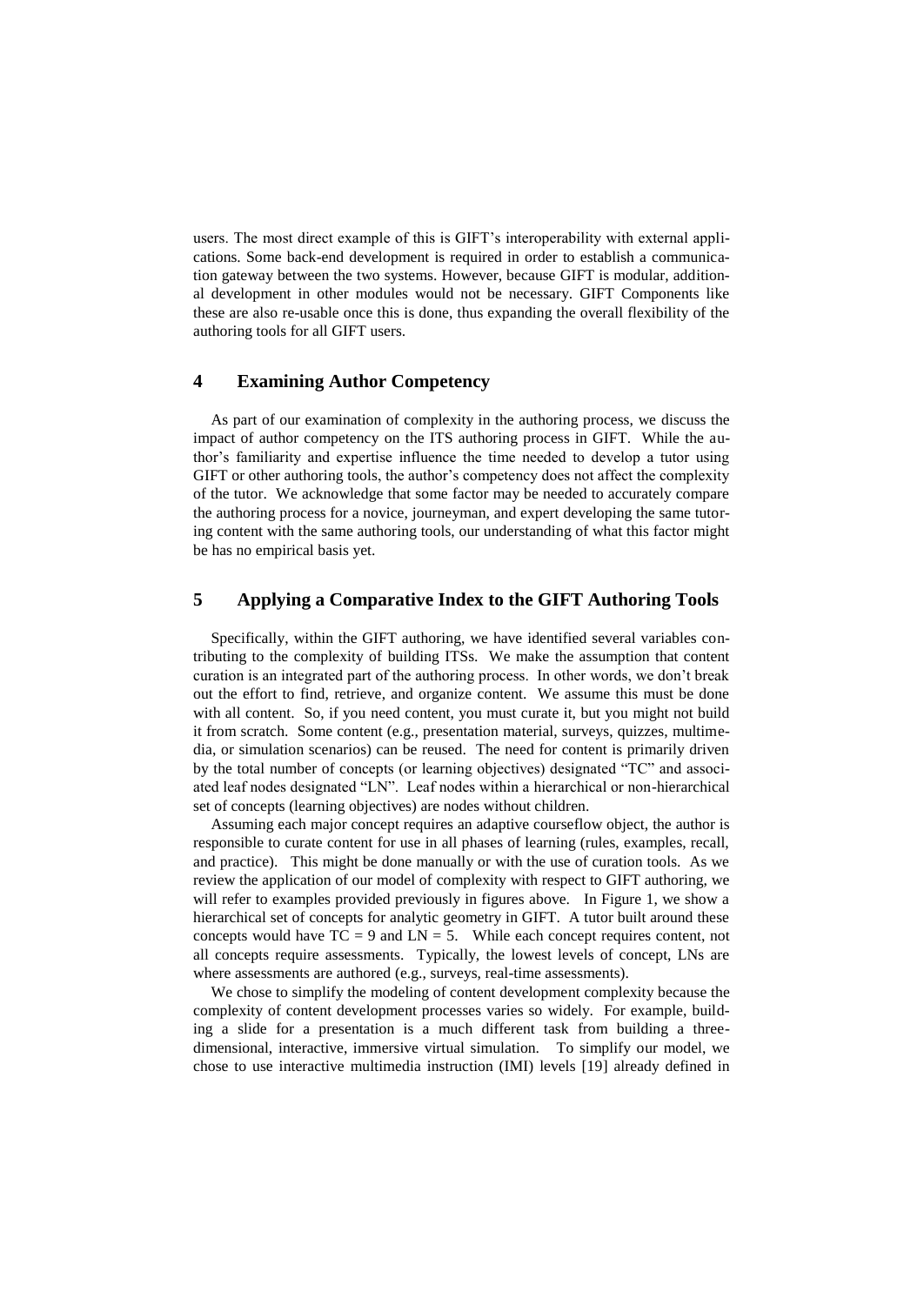GIFT as a meta-data element of our ITS authoring complexity model. The IMI schema in GIFT is described by four levels as shown below in Table 1.

**Table 1.** Interactive Multimedia Instruction (IMI) Levels.

- Level 1 low interaction and low user control: primarily passive with minimal action required by the learner
- Level 2 limited interaction, low user control: some recall required
- Level 3 significant interaction and moderate user control: primarily requires learner to make decisions, solve problems or interpret results
- Level 4 full interaction and user control: real-time interaction and responses to complex cues; learner required to demonstrate specific skills with measurable results

The following factors were identified through our review process as required to define ITS complexity in GIFT:

- TC = total number of concepts defined by the author
- $LN =$  Leaf Nodes  $=$  total number of concepts without children which require assessments
- $CDT =$  Component Display Theory Phases  $=$  usually four (rules, examples, recall and practice)
- W, X, Y,  $Z =$  number of separate pieces of content for each CDT phase respectively under a given concept
- $\bullet$  IMI = IMI Level of Content

Based on these factors, we determined that ITS complexity is the sum of the complexity for each of the concepts (Equation 1), and the complexity for each concept is dependent on the number of pieces of content available to the learner for each CDT phase and the IMI level of each piece of content. For the recall phase, the number of pieces of content developed is equal to the number of questions in the question bank, survey, or check-on-learning. This led us to formulate the following equations:

ITS Complexity = 
$$
\sum_{a=1}^{a=TC}
$$
Complexity Concept<sub>i</sub> (1)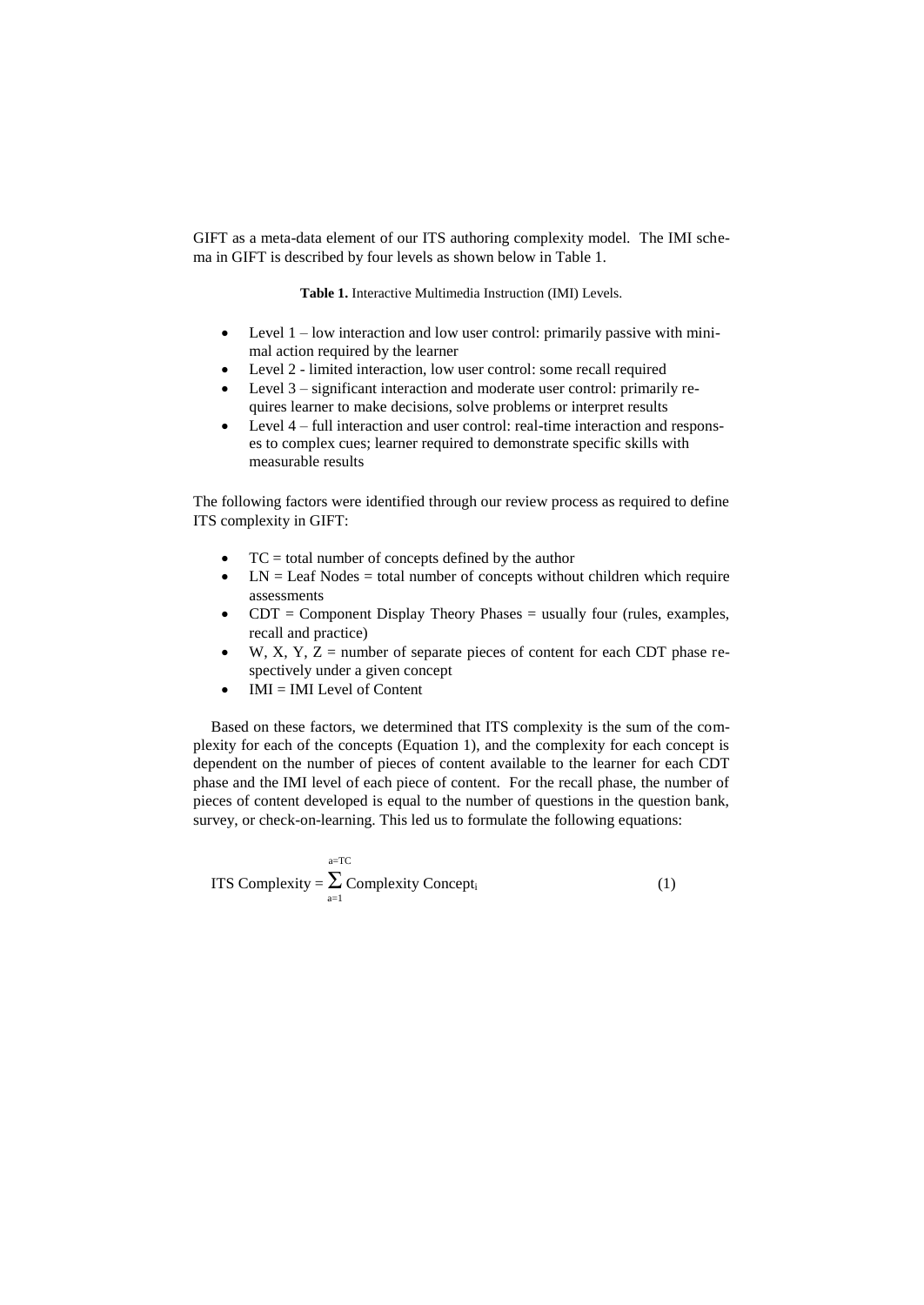ITS Complexity = 
$$
\sum_{a=1}^{a=TC} (\sum_{b=1}^{b=W} (IMI \text{ for Rules}_{ab}) + \sum_{c=1}^{c=X} (IMI \text{ for Examples}_{ac}) + \sum_{d=1}^{d=Y} (IMI \text{ for Recall}_{ad}) + \sum_{e=1}^{e=Z} (IMI \text{ for Practice}_{ae})) + LN
$$

\nRules<sub>ab</sub> = content #b for Concept<sub>a</sub> in the Rules Phase Examples<sub>ac</sub> = content #c for Concept<sub>a</sub> in the Examples Phase Recall<sub>ad</sub> = content #d for Concept<sub>a</sub> in the Recall Phase Practice<sub>ae</sub> = content #e for Concept<sub>a</sub> in the Practice Phase

## **6 Next Steps**

In this paper we have highlighted three primary components that influence the authoring process: the tutor itself, the authoring tools used to build the tutor, and the competency of the author. We have discussed, mostly qualitatively, what factors into each of those areas, and have started to identify how each of these aspects affects one another. However, continued work is needed to formalize this logic into a quantifiable comparison metric, and to refine such a metric through research and case studies.

Regarding authoring tools specifically, more work is needed in service of quantifying their value. We used the characteristics of usability, depth, and flexibility to differentiate authoring tools from one another, but it is likely that those three areas can be further subdivided to offer greater detail to our metrics. Usability, for instance, includes learnability and efficiency. Depth and flexibility might be further categorized at the ITS model level. Determining how to segment authoring tool properties, and determining the relative importance of each could yield a useful taxonomy. Such a taxonomy could be used to compare authoring tools directly to one another, or even serve as a blueprint for identifying opportunities for future authoring tool development.

Regarding, complexity across the entire authoring process, future work should continue to refine the models for relationships between pairs of components, along a theoretical X-Y axis. For example, there may be points at which an author's competency is high enough that a more usable set of authoring tools offer little additional benefit. Likewise, different sets of authoring tools may seem relatively comparable with simple tutors, but those same platforms may actually be vastly different in efficiency with more complex tutors. Identifying the critical features of these relationships may help to determine where the best effort can be put forth in future research into the complexity of ITS development.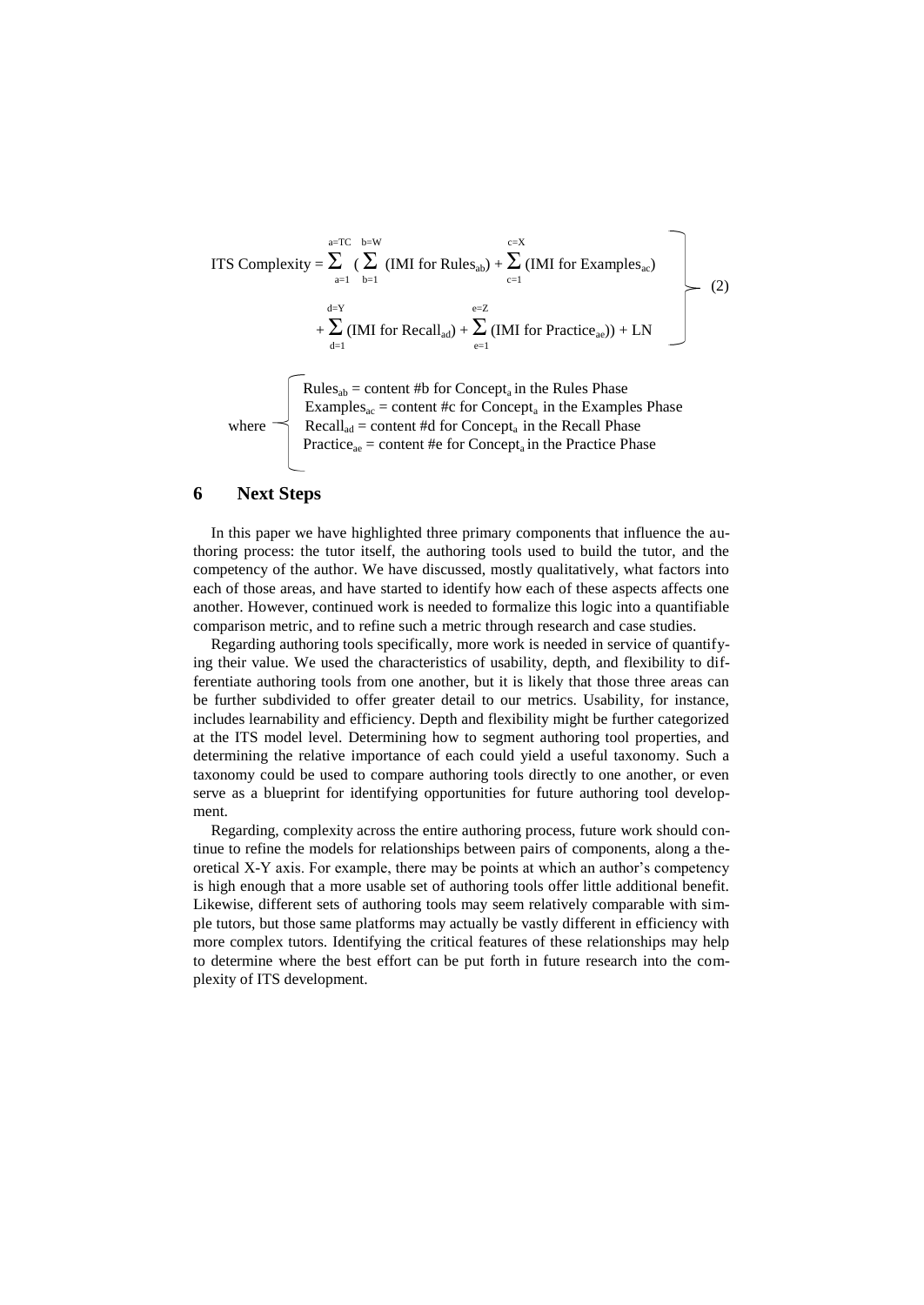## **7 References**

- 1. Sottilare, R. (2014). Fundamentals of Adaptive Intelligent Tutoring Systems for Self-Regulated Learning. In Proceedings of the *Interservice/Industry Training Simulation & Education Conference*, Orlando, Florida, December 2014.
- 2. Sottilare, R.: Elements of a Learning Effect Model to Support an Adaptive Instructional Framework. In R. Sottilare & S. Ososky (Eds., 2016) 4th Annual GIFT Users Symposium (GIFTSym4). Army Research Laboratory, Orlando, Florida, (2016). ISBN: 978-0- 9977257-0-4.
- 3. Sottilare, R.A., Brawner, K.W., Goldberg, B.S. & Holden, H.K. The Generalized Intelligent Framework for Tutoring (GIFT). Orlando, FL: U.S. Army Research Laboratory – Human Research & Engineering Directorate (ARL-HRED), 2012.
- 4. Merrill, M. D. *The descriptive component display theory*: Educational Technology Publications, Englewood Cliffs, NJ., 1994.
- 5. Woolf, B.P.: Building intelligent interactive tutors: Student-centered strategies for revolutionizing e-learning. Morgan Kaufmann, Burlington, MA (2009)
- 6. Olsen, J.K., Belenky, D.M., Aleven, V., Rummel, N.: Intelligent tutoring systems for collaborative learning: Enhancements to authoring tools. In: Artificial Intelligence in Education, pp. 900-903. Springer, (2013)
- 7. Aleven, V., Sewall, J.: Hands-on introduction to creating intelligent tutoring systems without programming using the cognitive tutor authoring tools (CTAT). In: Proceedings of the 9th International Conference of the Learning Sciences-Volume 2, pp. 511-512. International Society of the Learning Sciences, (2010)
- 8. Suraweera, P., Mitrovic, A., Martin, B.: Widening the knowledge acquisition bottleneck for constraint-based tutors. International Journal of Artificial Intelligence in Education (IJAIED) 20, 137-173 (2010)
- 9. Mitrovic, A., Martin, B., Suraweera, P., Zakharov, K., Milik, N., Holland, J., McGuigan, N.: ASPIRE: an authoring system and deployment environment for constraint-based tutors. International Journal of Artificial Intelligence in Education 19, 155-188 (2009)
- 10. Murray, T.: Coordinating the Complexity of Tools, Tasks, and Users: On Theory-based Approaches to Authoring Tool Usability. International Journal of Artificial Intelligence in Education 1-35 (2015)
- 11. Murray, T.: Theory-based authoring tool design: considering the complexity of tasks and mental models. In: Sottilare, R.A., Graesser, A.C., Hu, X., Brawner, K. (eds.) Design Recommendations for Intelligent Tutoring Systems, vol. 3 Authoring Tools and Expert Modeling Techniques, pp. 9-29. U.S. Army Research Laboratory Orlando, FL (2014)
- 12. Murray, T.: Having it all, maybe: Design tradeoffs in ITS authoring tools. In: Intelligent Tutoring Systems, pp. 93-101. Springer, (1996)
- 13. Murray, T.: Design tradeoffs in usability and power for advanced educational software authoring tools. Educational Technology 44, 10-16 (2004)
- 14. Ososky, S., Sottilare, R.A.: Heuristic evaluation of GIFT authoring tools. US Army Research Laboratory, Orlando, FL (2016)
- 15. Ososky, S., Brawner, K., Goldberg, B., Sottilare, R.: GIFT Cloud Improving Usability of Adaptive Tutor Authoring Tools within a Web-based Application. In: Proceedings of the Human Factors and Ergonomics Society Annual Meeting, pp. 1389-1393. SAGE Publications, (2016)
- 16. Lightbown, D.: Designing the User Experience of Game Development Tools. CRC Press, Boca Raton, FL (2015)